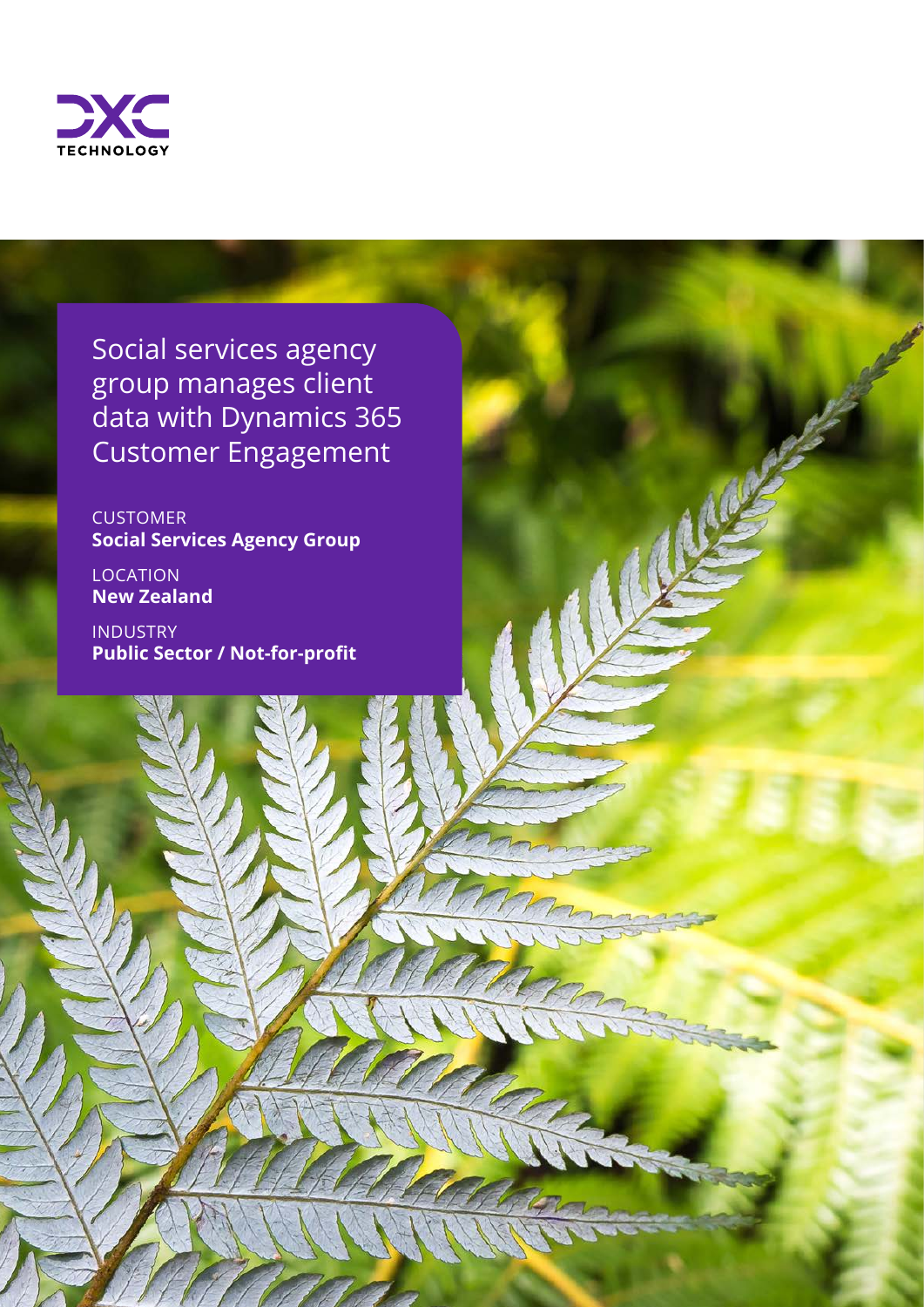

### Challenge

- To find a system that can facilitate real-time data collection
- Need to provide both outcome reporting and better service management
- To accommodate staff working in a mobile way, allowing access to data on a range of different devices



### Solution

- Microsoft Dynamics 365 Customer Engagement
- Integration with existing systems including Microsoft Office as well as industry-specific clinical tools



#### **Results**

- Ability to collect national data, creating new opportunities for international research
- Greater confidentiality, efficiency and accuracy
- Access to data anywhere, anytime enables increased responsiveness to clients' needs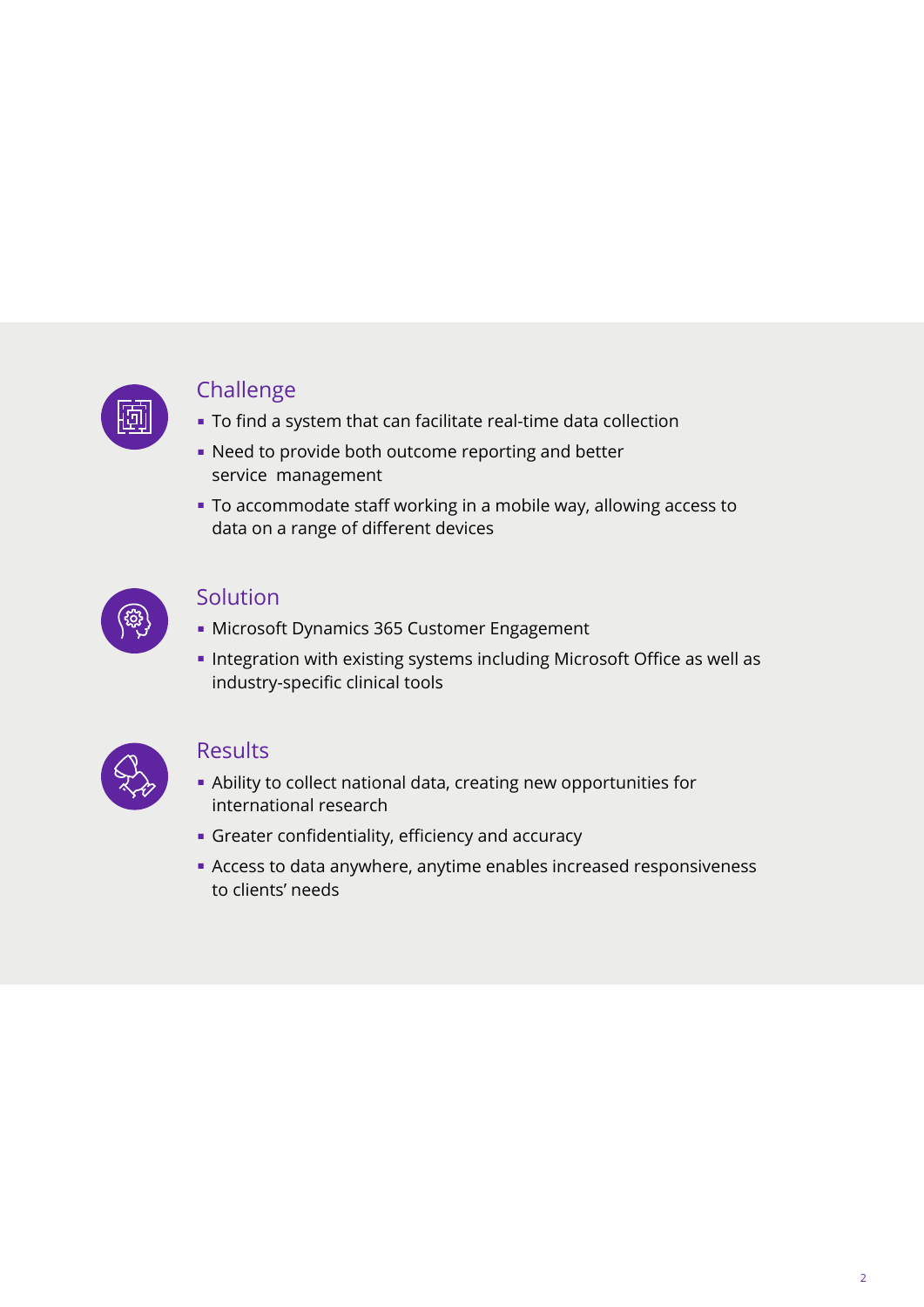

**Social services agency group manages client data with Dynamics 365 Customer Engagement**

"The DXC team was extremely competent and understood our needs, which was a great valueadd, and meant the project ran extremely well. The team listened to us, and they were easy to work with"

**—** Spokesperson for social services agency group

## Challenge

A number of not-for-profit social services agencies work in the harmful sexual behaviour (HSB) sector. These organisations work to reduce the incidence and impact of harmful or problematic sexual behaviour on communities in New Zealand. Three of these agencies have formed a group to work together in terms of their relationship with government agencies that fund their work, sharing resources and practices to provide a national service.

These three agencies work with children, teenagers and adults who have engaged in problematic or harmful sexual behaviour across New Zealand. As they are responsible for delivering a national service, servicing remote communities with specialised clinicians who need to see clients faceto-face is an ongoing challenge.

Manual processes make it difficult to retrieve and analyse information and the extreme sensitivity of the information they deal with necessitates a strong security posture to protect that information. Furthermore, the government funding agencies they report to require outcomes-based reporting to make decisions around resource allocation and ongoing financial support.

A spokesperson for the group said, "We're moving towards more outcome-focused results, so our agency group needed a better way to manage client data. This required a system that could facilitate realtime data collection to provide both outcome reporting and better service management. The system also needed to accommodate staff working in a mobile way, letting them access data on a range of different devices."

These challenges are complicated by the fact that, like most not-for-profit organisations, the agency group has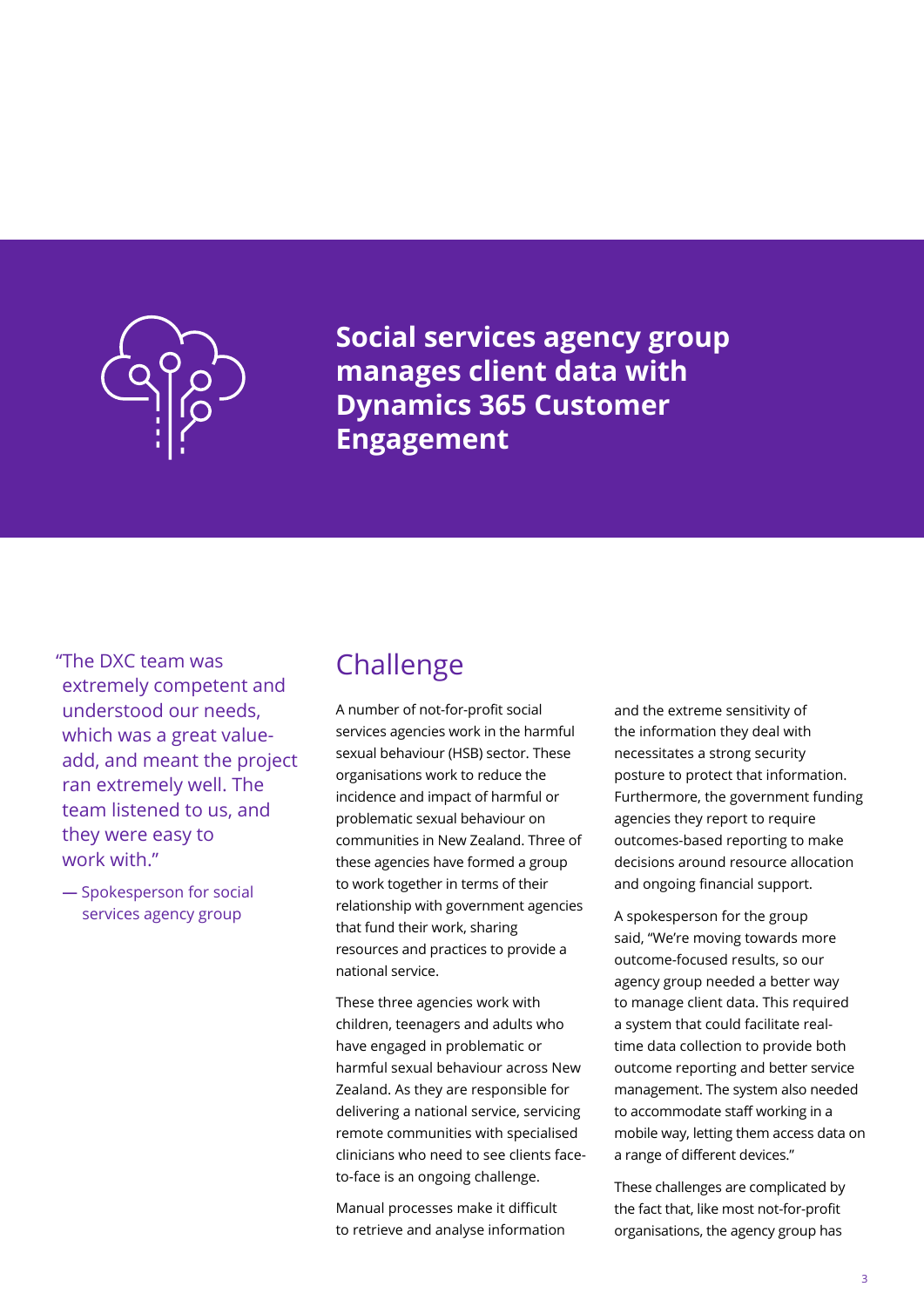

DXC had worked with other social service agencies in New Zealand and therefore understood the political and cultural context of the not-forprofit environment.

limited IT resources. The group therefore needed to work with a strong technology partner that could guide it through the process.

## Solution

The group chose Microsoft Dynamics 365 Customer Engagement for its stellar reputation around security and reliability, and the platform's familiar user interface and ability to integrate with existing systems and processes.

The spokesperson said, "Dynamics 365 Customer Engagement is a solid customer relationship management (CRM) solution that manages our enquiries and contacts, with a data management system that goes right through from referral to delivery and assessment of services. It draws out real-time data, letting us track and manage our digital work, and it integrates with the systems we have in place. This includes Microsoft Office as well as industry-specific clinical tools."

To implement the solution, the agency group selected DXC Technology. A Microsoft Gold Partner, DXC Practice for Microsoft helps enterprise and mid-market organisations to digitally transform their business and move to the cloud.

# Projected outcome and benefits

This project has been extremely important to each of the three agencies. As three independent agencies working together, each of them needed the capability to manage their own clients, track their progress, report on outcomes, and let managers draw on real-time data. As an alliance, the group needed a mechanism to bring all that data together to let them report to stakeholders nationally and use that data for international research as well.

The spokesperson said, "The success of this project will unlock new opportunities for our group. In addition to the day-to-day management of clients, it has opened up huge research possibilities because we can now collect national data, which is quite unique. There is no other jurisdiction where one country has been able to collect national data in this field. This will also bring new opportunities for international research."

The project has furthered the group's digital transformation goals. By moving from manual systems to digital ones, the group will be able to let referrals come straight through into its client management system without anyone having to key in data. This will mean greater confidentiality, efficiency, and accuracy.

The spokesperson said, "Digital transformation will let our agencies connect with clients in a digital way. For example, this includes the use of password-protected portals where stakeholders can access information related to their clients, or clients themselves can access their own data. This project has established a platform for our digital transformation journey through Microsoft Dynamics 365."

Staff are likely to benefit from the new system because Dynamics 365 Customer Engagement integrates seamlessly with the team's email